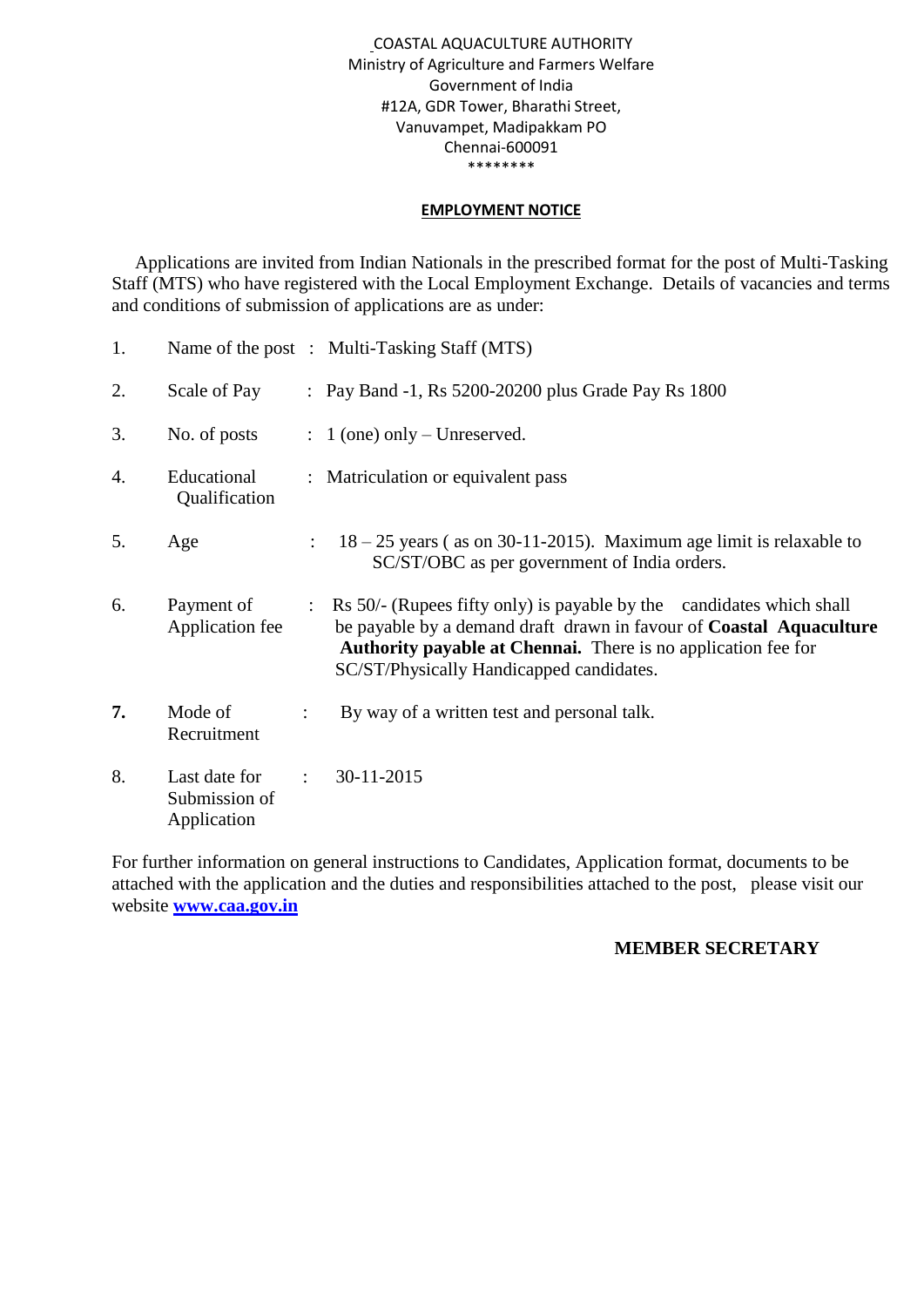#### INDICATIVE LIST OF DUTIES FOR MULTI-TASKING STAFF (MTS)

The duties would broadly include:

- a) Physical maintenance of records of the Section
- b) General cleanliness and upkeep of the Section/Unit
- c) Carrying of files and other papers within the building
- d) Photocopying, sending of FAX etc.
- e) Other non-clerical work in the Section/Unit
- f) Assisting in routine office work like diary, despatch etc including on computer
- g) Delivering of dak (outside the building)
- h) Watch & Ward duties
- i) Opening and closing of rooms
- j) Cleaning of rooms
- k) Dusting of furniture etc.
- l) Cleaning of building, fixtures etc.
- m) Work related to his ITI qualifications, if it exists
- n) Driving of vehicles, if in possession of valid driving licence.
- o) Upkeep of parks, lawns, potted plants etc.
- p) Any other work assigned by the superior authority.
- Note: The above list of duties is only illustrative and not exhaustive. The Authority has the right to add to the list, duties of similar nature ordinarily performed by officials at this level.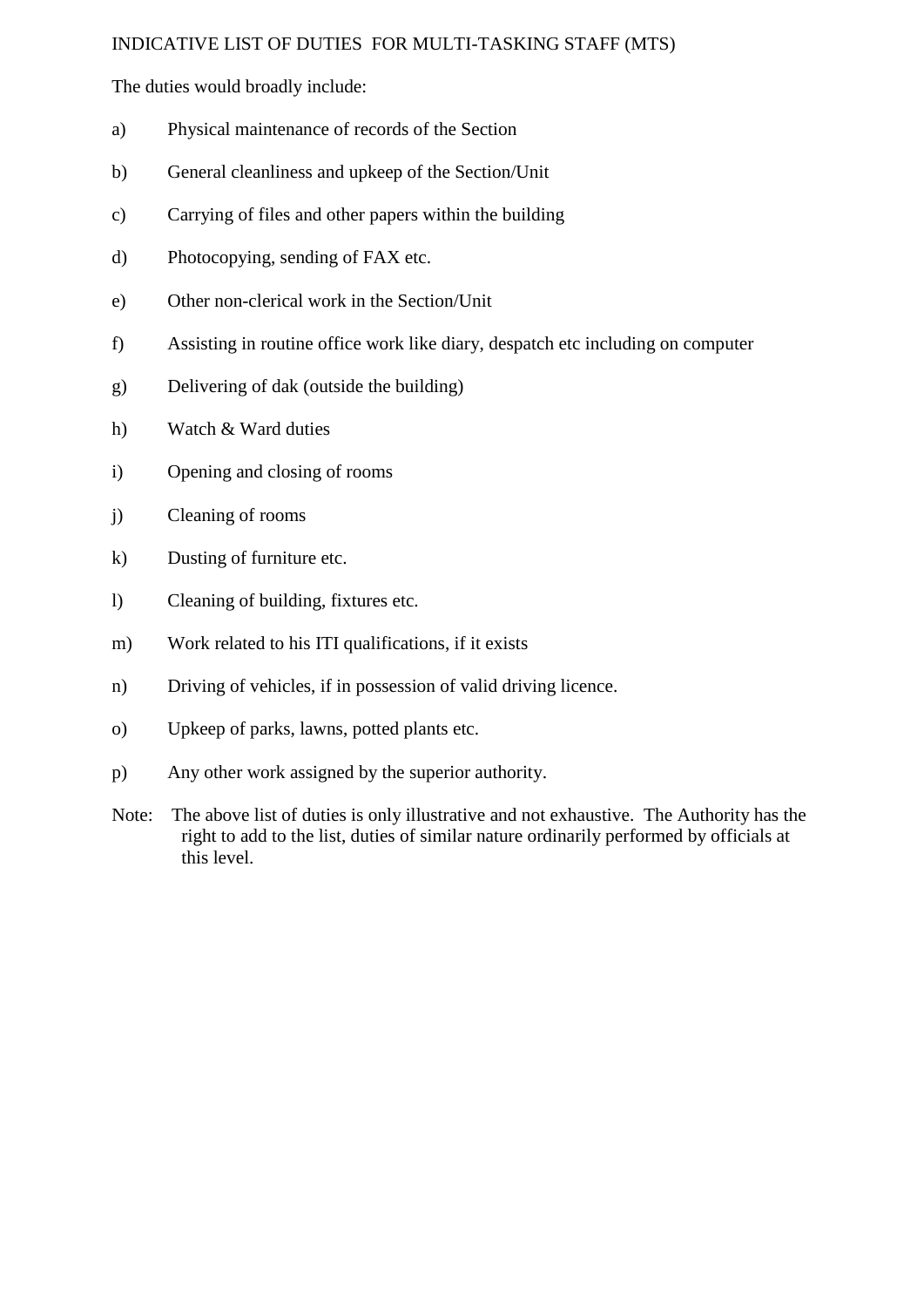# **General Instructions to Candidates:**

1. Candidates will have to produce proof for details furnished in their application as and when required.

2. Applications received after the closing date, unsigned applications, incomplete applications, application from overage candidates and applications not in the prescribed proforma will be summarily rejected.

3. Canvassing in any form, misbehavior, misconduct on the part of the candidate shall be strictly prohibited and indulgence of such practice will be viewed seriously. The decision of the Competent Authority in the matter shall be final and cannot be questioned in any forum. No correspondence in the matter of consideration / selection will be entertained.

4. If at any stage it is discovered that any attempt has been made by the applicant to willfully conceal or misrepresent any fact, his/her candidature shall be summarily rejected or his/her appointment terminated forthwith.

5. The Authority reserves the right not to fill up the post if it so decides.

6. Dates for test/personal talk will be informed to the eligible candidates.

7. Persons who are already working in Government or Government aided Institutions/Organizations should send their applications through proper channel.

8. One recent passport size photograph duly signed on the front by the candidate should be pasted (not stapled) on the space provided in the application form. Another copy of the same photo should be submitted with the application form.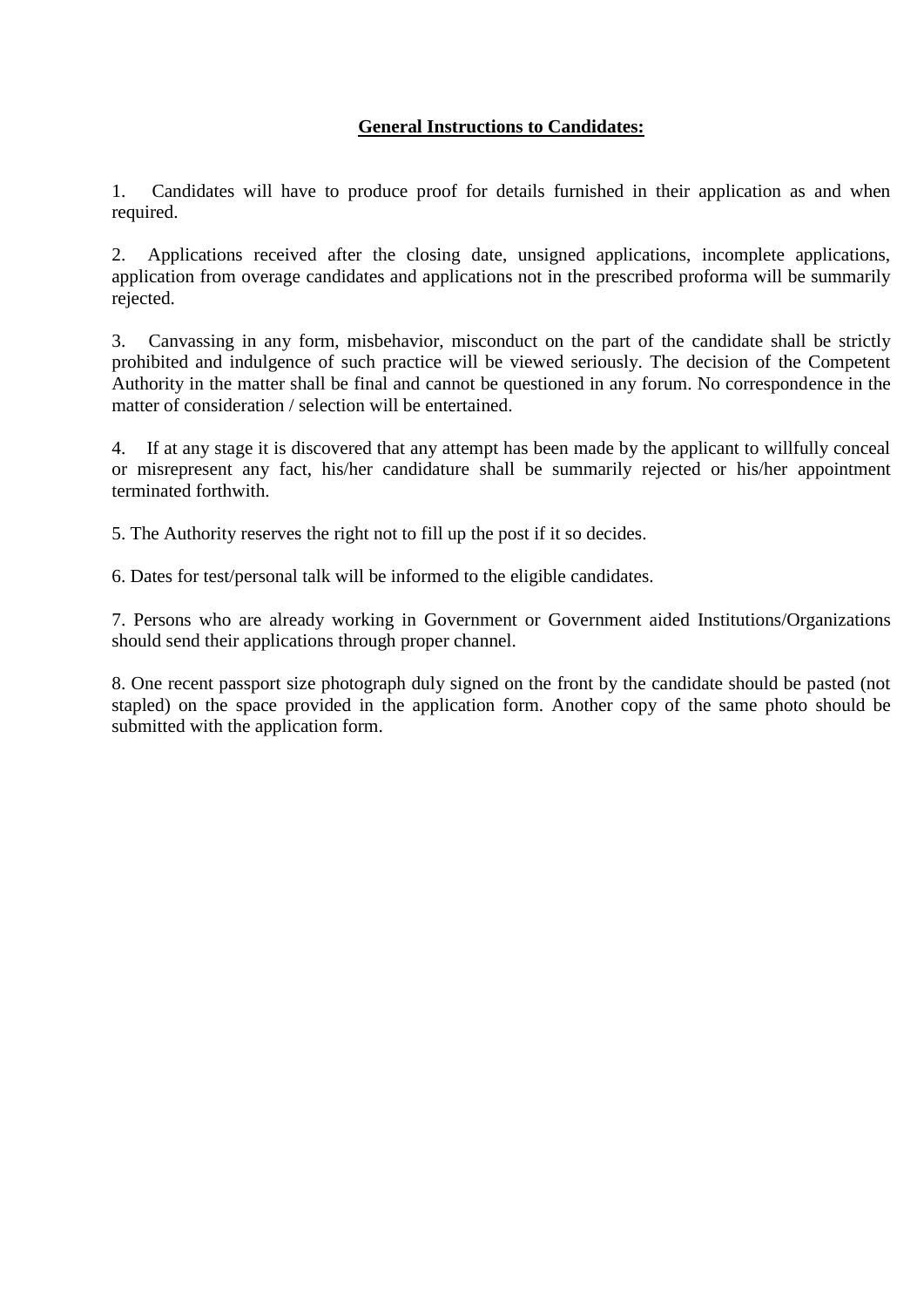## **Documents to be attached with the application :**

1. Duly self attested copies of certificates in proof of age, educational qualification and experience.

2. Copies of certificates in support of their claim to belong to SC/ST/OBC/PH/Ex-Serviceman. (The OBC certificate should clearly mention their creamy layer status). Copies of these certificates should have been duly self attested.

3. Demand Draft for Rs.50/- drawn in favour of **Coastal Aquaculture Authority, Chennai payable at Chennai.** There is no application fee for SC/ST/ physically handicapped candidates.

4. Two self-addressed envelopes of size 27x2 cms.

5. Self attested copy of employment exchange registration card.

8. Self attested copy of medical certificate from Medical Board attached to Special Employment Exchange for Physically Handicapped or attached to VRC for Physically Handicapped.

9. The application may be sent to the following address by post or on before 30-11-2015 mentioning on the envelope that "**Application for the post of MTS in the Coastal Aquaculture Authority.**

> **The Member Secretary Coastal Aquaculture Authority Ministry of Agriculture and Farmers Welfare Government of India GDR Tower, 12-A, Bharathi Street, Vanuvampet, Madipakkam PO, Chennai – 600 091.**